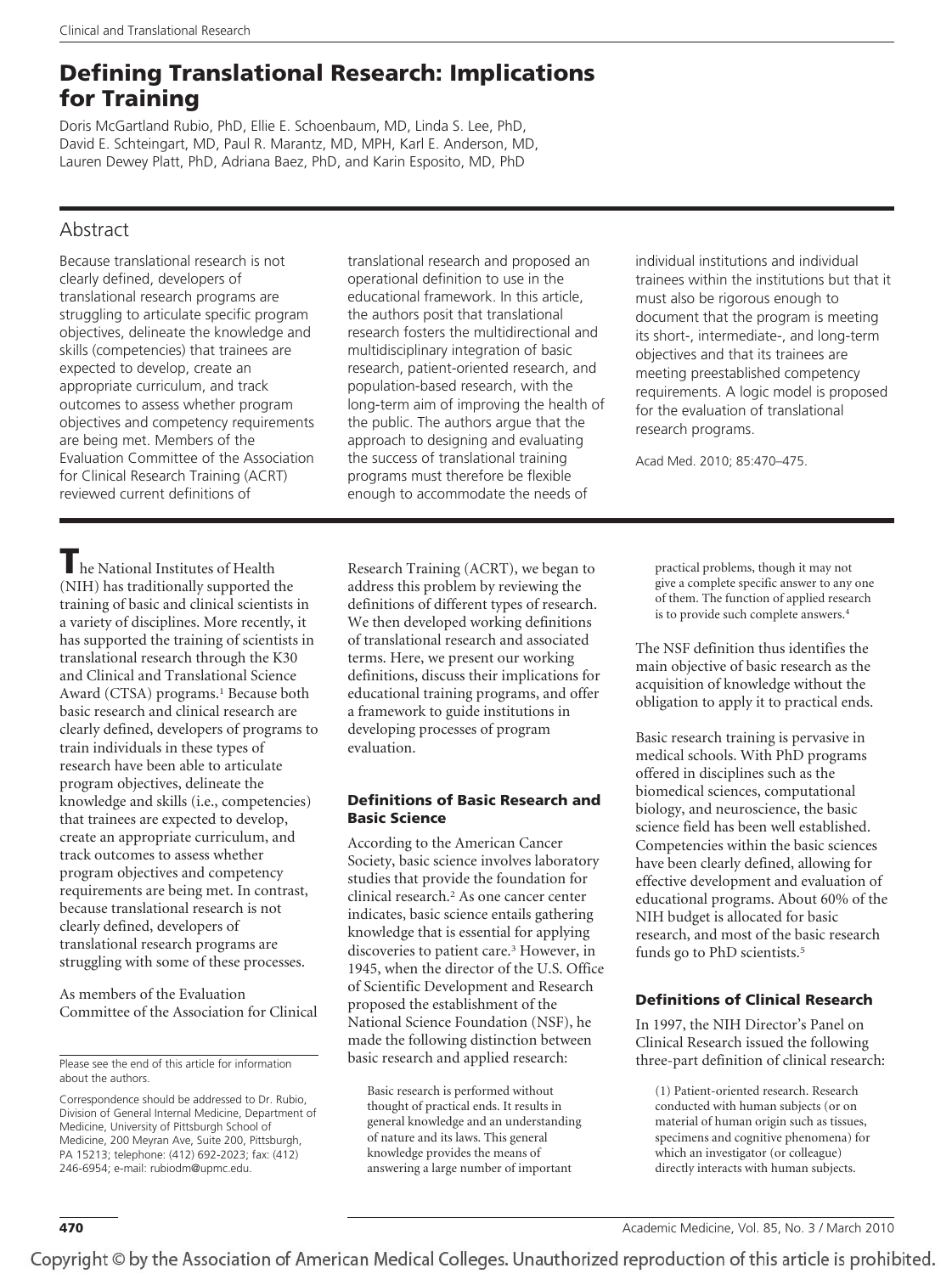Excluded from this definition are in vitro studies that utilize human tissues that cannot be linked to a living individual. Patient-oriented research includes: (a) mechanisms of human disease, (b) therapeutic interventions, (c) clinical trials, or (d) development of new technologies.

(2) Epidemiologic and behavioral studies.

(3) Outcomes research and health services research. $6$ 

In 1998, the NIH introduced the Clinical Research Curriculum Award to "improve the quality of training in clinical research."7 Over 50 training programs were funded through this award, and many of these programs grant degrees in clinical research.

The NIH's definition of clinical research has been widely accepted by institutions and programs and provides a common basis for the NIH-funded clinical research training programs. The definition has facilitated cross-program efforts to identify core competencies, best practices, and meaningful outcomes that are relevant across the broad spectrum of training in clinical research. This, in turn, has allowed program evaluators to develop useful assessment metrics to document the success of training programs.

Today, about 30% of the NIH budget is spent on clinical research.<sup>5</sup> However, some believe that this figure includes studies of animal models, in which case the actual support for clinical research would be much less.5

## **Definitions of Translational Research**

The definition of translational research is less clear than the definitions of basic and clinical research.

Although a Medline search indicates that the term *translational research* appeared as early as 1993, there were relatively few references to this term in the medical literature during the 1990s, and most references were to research about cancer. At the time, the literature on cancer tended to use the term *translational research* to refer to work spanning different types of research (e.g., immunology studies spanning basic and clinical research) or work spanning disciplines within a particular type of research (e.g., bench research involving

molecular genetics and immunology). Today, the literature includes a plethora of attempts in various fields to define the term<sup>8</sup>

In a recent announcement about applying for a CTSA, the NIH offered the following definition:

Translational research includes two areas of translation. One is the process of applying discoveries generated during research in the laboratory, and in preclinical studies, to the development of trials and studies in humans. The second area of translation concerns research aimed at enhancing the adoption of best practices in the community. Costeffectiveness of prevention and treatment strategies is also an important part of translational science.9

According to this definition, translational research is part of a unidirectional continuum in which research findings are moved from the researcher's bench to the patient's bedside and community. In the continuum, the first stage of translational research (T1) transfers knowledge from basic research to clinical research, and the second stage (T2) transfers findings from clinical studies or clinical trials to practice settings and communities, where the findings improve health.

In a commentary published in 2008, Steven Woolf<sup>10(p211)</sup> pointed out that "translational research means different things to different people" and argued that the different types of translational research are too narrowly defined. In particular, he argued that if T2 research is going to result in the knowledge needed to improve health and the quality of life, then T1 research must include sciences related to populations (e.g., epidemiology, psychology, economics, and behavioral sciences).10

When the Institute of Medicine (IOM) convened the Clinical Research Roundtable, the roundtable group developed a model for translational research that was highly aligned with the NIH definition.<sup>11</sup>

Like the NIH and the IOM, the Translational Research Working Group of the National Cancer Institute included both basic and clinical research in the T1 segment of the continuum: "Translational research transforms scientific discoveries arising from laboratory, clinical, or population studies into clinical applications to reduce cancer incidence, morbidity, and mortality."12 But, given that basic research and clinical research involve inherently different knowledge sets and methodologies, including both of them in the same segment of the continuum (i.e., in T1) obscures the fact that multidisciplinary translational research can also occur at the interface of basic and clinical science.

#### **A Framework to Design and Evaluate Translational Research Programs**

As members of the ACRT Evaluation Committee, our goal was to develop a framework to assess translational research programs. We quickly realized, however, that disagreements over what is and is not included in the definition of translational research would make it difficult for us to define competency requirements and determine whether these requirements were being met. We therefore began discussing the definitions outlined above. We also consulted articles published on the topic of translational research8,10,11,13,14 and data provided on the Web sites of the first 12 CTSA recipients.15

### **Working definitions**

We developed the following working definition of translational research:

Translational research fosters the multidirectional integration of basic research, patient-oriented research, and population-based research, with the longterm aim of improving the health of the public. T1 research expedites the movement between basic research and patient-oriented research that leads to new or improved scientific understanding or standards of care. T2 research facilitates the movement between patientoriented research and population-based research that leads to better patient outcomes, the implementation of best practices, and improved health status in communities. T3 research promotes interaction between laboratory-based research and population-based research to stimulate a robust scientific understanding of human health and disease.

We believe that when T1 is conceptualized as the process of moving from bench to bedside, it represents a movement toward the goal of improved health. It may evoke the image of a patient receiving medical care or the image of a healthy individual benefiting from improvements in health care or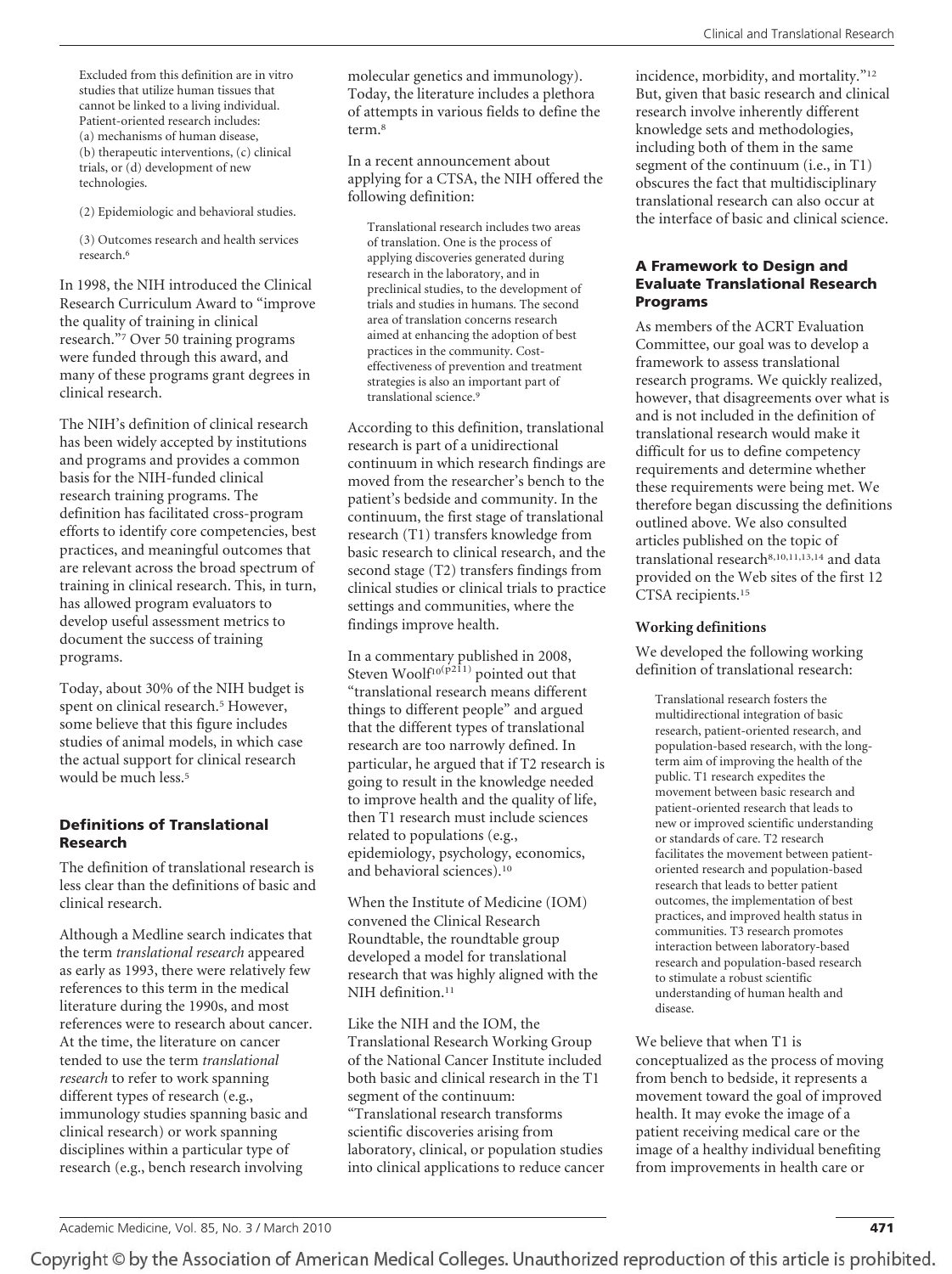

Figure 1 Model for translational research, as proposed by the Evaluation Committee of the Association for Clinical Research Training.

public health. Alternatively, it may suggest that patient-oriented research (research at the bedside) is a key step toward improvement in the treatment or prevention of disease.

The model that we propose (see Figure 1) captures the dynamic interplay inherent in the concept of translational research. The model's circular structure suggests that research is a continuing cycle, and its bidirectional arrows emphasize that new knowledge and hypotheses are generated at each step. Some basic research and population-based research is translational, but neither type of research is by definition translational. In contrast, patient-oriented research fundamentally addresses issues that have the potential to translate to clinical practice and, therefore, affect health. For these reasons, the model includes only part of basic research and population-based research within the circular structure but includes all of patient-oriented research within this structure.

The concept of basic research, as defined earlier, is generally well understood. The concepts of patient-oriented research and population-based research fall within the broader rubric of clinical research as defined by the NIH. We use the term *patient-oriented research* to refer to studies that include groups of patients or healthy individuals and that are designed to understand the mechanisms of disease and health, to determine the effects of a treatment, or to provide a decision analysis of the care trajectories of patients.16 Clinical trials are an example of patient-oriented research that has the

potential to directly affect clinical practice. We use the term *populationbased research* to refer to studies involving epidemiology, social and behavioral sciences, public health, quality evaluation, and cost-effectiveness.

In our model, the T1, T2, and T3 arrows represent bridges from one type of research to another. Examples of T1 research are drug development, pharmacogenomics, and some studies of disease mechanisms and research into new areas such as genetics, genomics, and proteomics. Examples of T2 are clinical epidemiology, health services (outcomes) research, and the newly developing methodology of community-based participatory research. Examples of T3 are emerging disciplines such as molecular and genetic epidemiology. T3 research highlights, for instance, how research in populations informs hypotheses that can be tested in basic science laboratories and how biomarkers in animal models can translate into population-based screening tools.

### **Implications for the design of training programs**

The interaction of several disciplines is required to translate knowledge from one type of research to another (e.g., to move a basic science discovery to the bedside). Collaboration among disciplines through multidisciplinary teams facilitates the emergence of novel concepts and approaches to addressing important health issues. The emergence and development of new ideas are goals of translational research, and there are

many possible models of training that can provide the academic path to these goals.

Training in translational research will vary depending on the background of trainees and the areas of research they plan to pursue. Given the diversity of educational backgrounds and research interests, it will be necessary to design a customized curriculum for almost every trainee. To ensure an understanding of complementary disciplines and to enhance communication and collaboration, trainees who have focused on basic laboratory research will need to become immersed in clinical sciences and clinical practice, whereas trainees with a clinical focus will need to gain exposure to basic science research. Both types of individuals will also benefit from training in population-based sciences, as is encouraged, for example, by the Burroughs Wellcome Fund, which sponsors the Institutional Program Unifying Population and Laboratory Based Sciences.17

The details of a clinical immersion experience will depend on the area of research interest. For example, trainees interested in neuroscience may wish to accompany clinicians in a psychiatry or neurology clinic, and trainees working on bone tissue regeneration may participate in the activities of a clinical orthopedic surgery program. Trainees seeking laboratory immersion could take courses in techniques of molecular biology or genetics and work at the bench for a concentrated period of three to four months. Trainees who have a background in the social sciences or economics and are interested in health services research may need to join a team of investigators working in their area of interest.

All trainees could benefit from fundamental instruction concerning study design, data collection, statistical analysis, ethics and research integrity, protection of human subjects, the search for funding sources, the writing of institutional review board protocols and grant applications, the pursuit of patents and technology transfer, and government requirements for new drugs and devices. Because of the nature of translational research, it is also imperative for training programs to ensure that trainees develop the competencies needed to thrive in a multidisciplinary collaborative team. These competencies include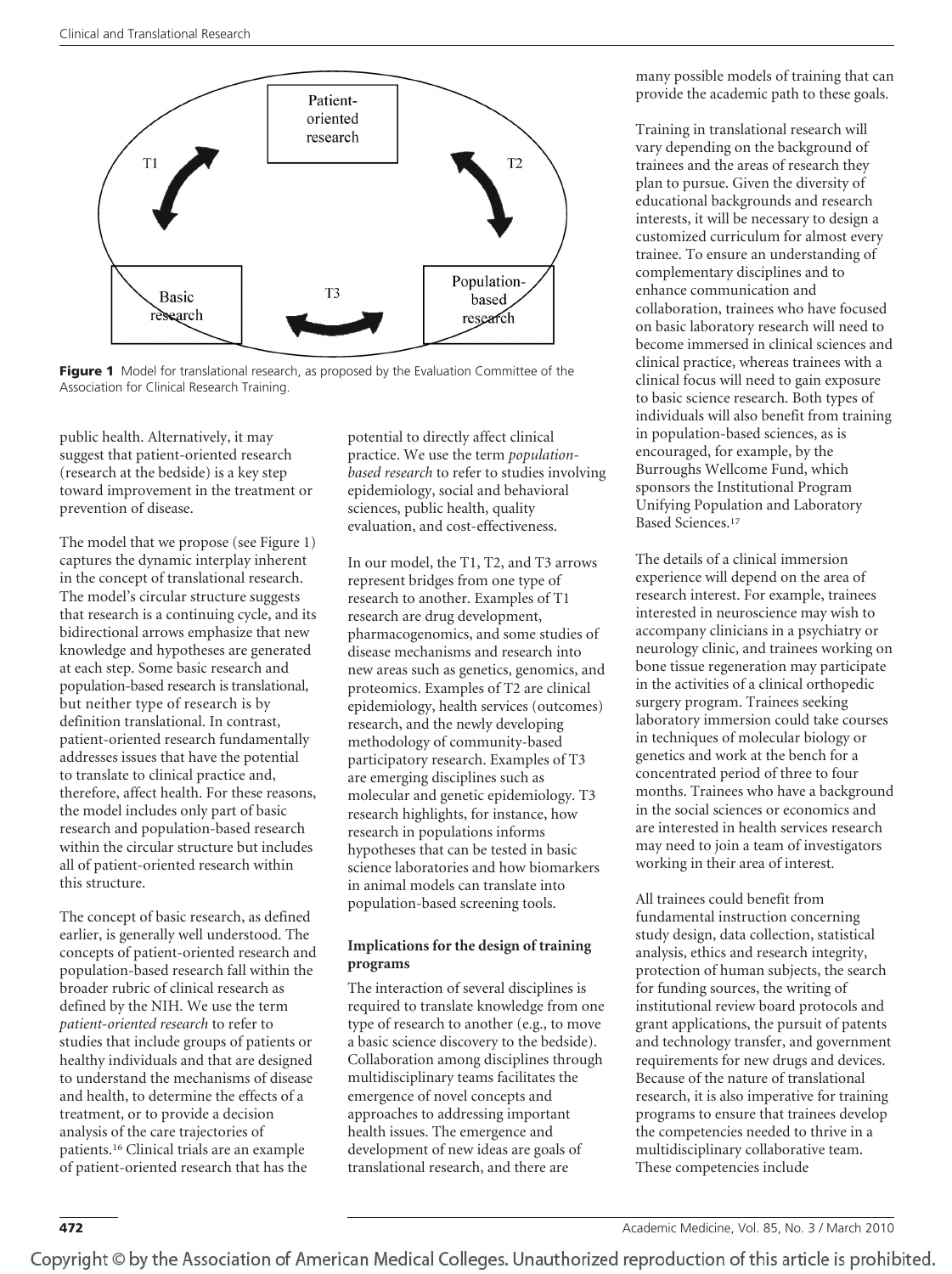**Intermediate-Term**

## List 1 **Logic Model for Training in Translational Research**

| <b>Inputs</b>                                                                                                                                                          | <b>Activities</b>                                                                                              | <b>Outputs</b>                                                                                       | <b>Short-Term Outcomes</b><br>(Training Changes)                                                                  | Intermediate-Term<br><b>Outcomes (Practice</b><br><b>Changes</b> )                              | <b>Long-Term</b><br><b>Outcomes</b><br>(Impact)     |
|------------------------------------------------------------------------------------------------------------------------------------------------------------------------|----------------------------------------------------------------------------------------------------------------|------------------------------------------------------------------------------------------------------|-------------------------------------------------------------------------------------------------------------------|-------------------------------------------------------------------------------------------------|-----------------------------------------------------|
| Financial inputs: institutional<br>investments; tuition; National<br>Institutes of Health funding<br>of trainees (T32, Clinical and<br>Translational Science Award,    | Didactic coursework<br>about research methods.<br>epidemiology,                                                | Well-trained and well-<br>mentored translational<br>researchers working in a                         | Increased satisfaction of<br>trainees.                                                                            | Effective translational<br>research studies conducted<br>in a multidisciplinary                 | Increased<br>national capacity<br>for translational |
| etc.); and other federal and<br>private funding of trainees.                                                                                                           | biostatistics, research<br>management, ethics,<br>basic science, scientific<br>communication, and              | collaborative, participatory,<br>multidisciplinary<br>environment and linking<br>bench, bedside, and | Increased satisfaction of<br>faculty, program<br>administrators, and                                              | environment.<br>Effective use of human                                                          | research.<br>Improved                               |
| Human resources: trainees<br>(clinicians and bench)<br>scientists); program faculty                                                                                    | community engagement.                                                                                          | community-based resources<br>in a cyclical process.                                                  | mentors.                                                                                                          | subjects in clinical<br>translational research trials.                                          | human health<br>status indicators.                  |
| and administrators; mentors<br>(clinical researchers, bench<br>scientists, geneticists,<br>biomedical engineers, social<br>scientists, and behavioral<br>researchers). | Mentored clinical<br>research, including<br>scholarly writing,<br>presentation, and<br>publication of results. | Innovative thinking and<br>problem solving.                                                          | Effective translational<br>research studies designed<br>in collaboration with<br>multidisciplinary<br>colleagues. | Cross-disciplinary research<br>teams managed in a<br>collaborative and<br>participatory manner. |                                                     |
|                                                                                                                                                                        | Cross-disciplinary research<br>collaborations.                                                                 |                                                                                                      | Relevant ethical and legal<br>issues considered during<br>the design and<br>implementation of clinical            | Research manuscripts<br>submitted for publication in<br>peer-reviewed research<br>journals.     |                                                     |
|                                                                                                                                                                        | Practicums in community<br>academic partnerships.                                                              |                                                                                                      | research.                                                                                                         |                                                                                                 |                                                     |
|                                                                                                                                                                        |                                                                                                                |                                                                                                      | Competitive grant<br>proposals prepared for<br>translational research                                             |                                                                                                 |                                                     |

communication and negotiation skills as well as ethical and humanitarian attitudes.

The most effective approach would be to design an individualized curriculum for each trainee, guided by a customized, learner-centered advisory committee that includes mentors with various and complementary backgrounds in clinical practice and basic and clinical research. One of the mentors would assume the role of primary mentor to ensure coordination of efforts and the success of the mentoring process.

Mentoring is a demanding but highly rewarding enterprise whose success depends on the widely varying skills, needs, and attitudes of different individuals.18 Mentors who are able to monitor the incorporation and understanding of translational research essentials will be crucial to the positive outcomes of training programs. However, trainees will also need to have critical-thinking skills and practical knowledge about how to work collaboratively and manage teams. Although most medical schools now realize the importance of teaching their

students how to think critically,<sup>19</sup> the truth is, as Jerome Groopman<sup>20</sup> points out, that the older generation of students were not taught to think as clinicians. Although recent emphasis has shifted to training medical students and residents how to follow preset algorithms and decision trees, these approaches are challenging when clinicians need to think outside their domains.20 Because clinical and translational research in this century necessitates out-of-the-box thinking, training programs must teach young researchers how to excel as critical thinkers.

funding.

Historically, medicine has taken a handsoff approach to teaching management and leadership, the notion being that learning how to manage and lead is simply intuitive. "Something about management looks so easy that we . . . never doubt that we could succeed where others repeatedly fail," says Thomas Teal,21(p3–4) former senior editor of the *Harvard Business Review*. Because managing is less a series of technical tasks and more a set of human interactions, managers and team leaders require what Daniel Goleman and his colleagues<sup>22</sup> call

"emotional intelligence" and other skills that are not usually taught in research training programs. When we think of innovation and creative problem solving, we often look to engineers and designers to learn about these processes.23 Similarly, when we think of management, we often look to the corporate sector. A useful approach to creating a supportive environment that fosters critical thinking and leadership and management skills must include the explicit training of fellows and junior faculty in these areas.

An effective training program in translational research must use traditional curricular elements in new ways to ensure understanding across disciplines. In addition, it must create and use new curricular elements and approaches to ensure that its trainees are able to do the following: critically examine the research process, think "out of the box" to develop ways to impact health care by transferring knowledge from and to the bench, bedside, and community, engage in multidisciplinary collaboration, understand successful approaches to community engagement,

Copyright © by the Association of American Medical Colleges. Unauthorized reproduction of this article is prohibited.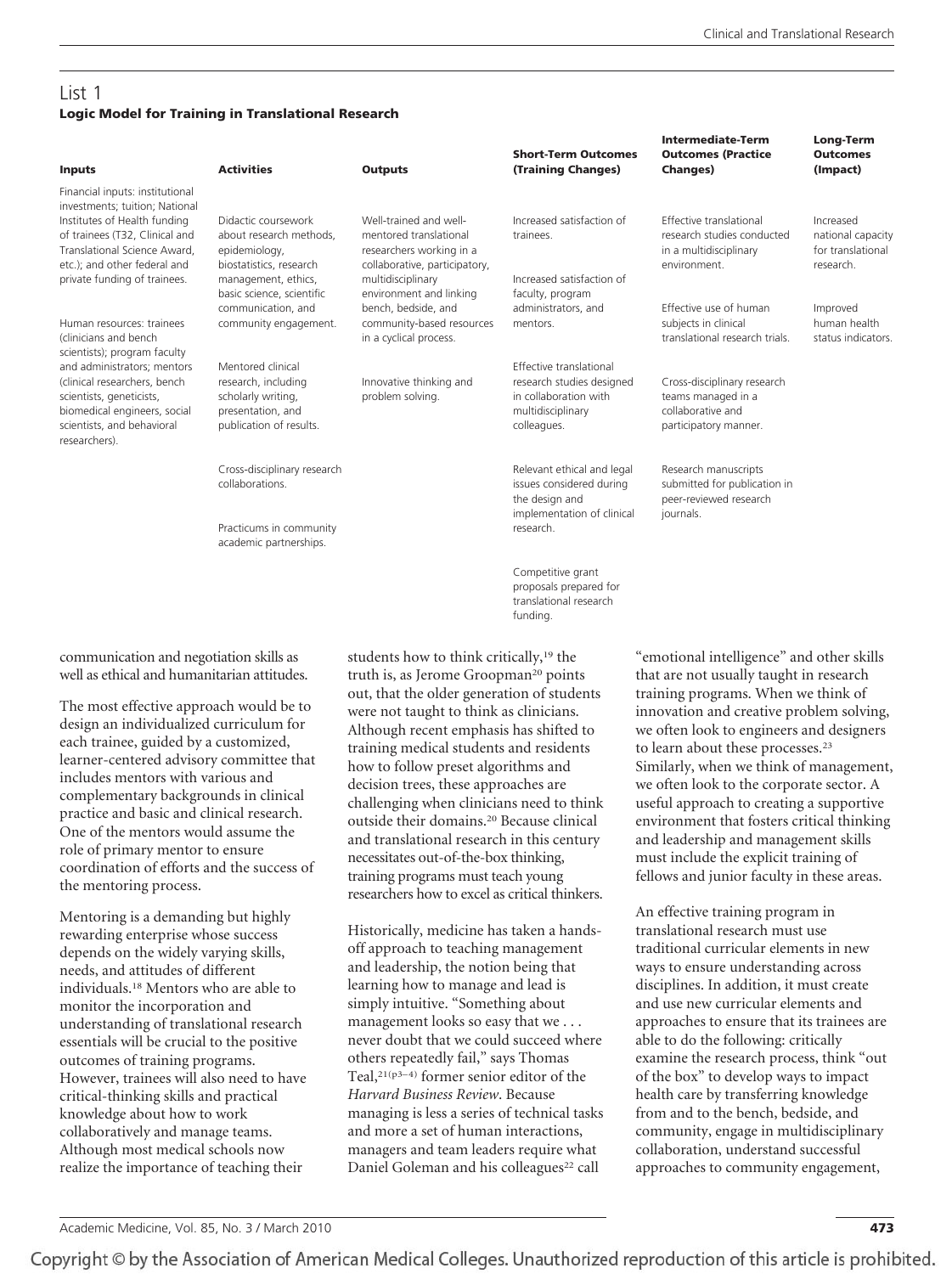and develop appropriate techniques to manage multidisciplinary research teams in the future. Using multidisciplinary skills, the translational researcher will be able to think and perform in an integrated interdisciplinary manner and become a new type of investigator.

Meeting these goals is a challenge because research training programs are not traditionally content based. We need to consider the creation of a community of learners and leaders by fostering the use of problem-based learning24,25 as a gateway to collaborative leadership. Adopting these techniques will require a change in the culture in medical schools, but the time is right to begin the process of this cultural shift if we wish to take a leap forward in enhancing the practice of moving from bench to bedside to community and back in translational research.

### **An approach to evaluation**

With the necessity of customizing training in translational research, the approach to evaluation must be flexible. One of the most flexible approaches is to design a logic model that offers a graphic display of the relationships between program elements, objectives, and desired outcomes in the short term, intermediate term, and long term. The accompanying logic model (List 1) provides an example of a framework for a training program in translational research. The logic model approach has the advantage of being adaptable as definitions of research and research goals evolve. Specific elements in the model can change, along with indicators and data sources, without completely disrupting the overall logical flow of objectives.

In the logic model for a translational research program, the domains to be evaluated could include (1) whether the tools employed to achieve preestablished objectives, including general and scientific-area-specific competencies in translational sciences, are adequate, (2) whether the trainees acquire the cognitive and practical skills they need to effectively conduct translational research, (3) whether the trainees are successful in developing and pursuing translational research careers, and (4) whether the program as a whole promotes and enhances translational research. The outcomes of each of these domains could include (1) evidence that courses, seminars, workshops, and laboratory experiences offered in the program lead

to fulfillment of preestablished competency requirements, (2) evidence of improvement over time in the trainees' knowledge and skills regarding translational research topics and endeavors, as assessed via testing and via evaluations provided by scientific advisory committees, (3) evidence of successful career development, as measured by the ability to publish articles in peer-reviewed journals, to obtain research grants and academic appointments, and to gain leadership positions in multidisciplinary teams, and (4) evidence of the increased impact of the program at the institutional level and the national level, as judged by whether more translational research is funded and conducted at these levels.

#### **Conclusion**

We believe that translational research moves in a bidirectional manner from one type of research to another—from basic research to patient-oriented research, to population-based research, and back—and involves collaboration among scientists from multiple disciplines. The design of an effective training program in translational research is a challenge because the program must offer each of its trainees the opportunity to master a combination of skills that are not taught together in traditional training programs. The approach to evaluating the success of translational training programs must be flexible enough to accommodate the needs of individual institutions and individual trainees within the institutions, but it must also be rigorous enough to document that the program is meeting its short-, intermediate-, and long-term objectives and that its trainees are meeting preestablished competency requirements. A logic model framework with appropriate domains may be well suited to these evaluation efforts.

**Dr. Rubio** is associate professor and director, Data Center, Center for Research on Health Care, Division of General Internal Medicine, Department of Medicine, School of Medicine, University of Pittsburgh, Pittsburgh, Pennsylvania.

**Dr. Schoenbaum** is professor of epidemiology and population health and director, Education and Career Development Core, Institute for Clinical and Translational Research, Albert Einstein College of Medicine and Montefiore Medical Center, Bronx, New York.

**Dr. Lee** is associate director, Clinical Research Training Program, Department of Biostatistics and Bioinformatics, School of Medicine, Duke University, Durham, North Carolina.

**Dr. Schteingart** is professor, Department of Internal Medicine, Division of Metabolism, Endocrinology and Diabetes, and codirector, Education, Mentoring and Career Development Core, Michigan Institute for Clinical and Health Research, University of Michigan, Ann Arbor, Michigan.

**Dr. Marantz** is associate dean for clinical research education and professor, Department of Epidemiology and Population Health, Albert Einstein College of Medicine and Montefiore Medical Center, Bronx, New York.

**Dr. Anderson** is professor, Department of Preventive Medicine and Community Health, University of Texas Medical Branch, Galveston, Texas.

**Dr. Platt** is executive director, Scholars in Clinical Science Program, Harvard Catalyst/The Harvard Clinical and Translational Science Center, Harvard Medical School, Tosteson Medical Education Center, Boston, Massachusetts.

**Dr. Baez** is professor, Departments of Pharmacology and Otolaryngology–Head and Neck Surgery, University of Puerto Rico School of Medicine, San Juan, Puerto Rico.

**Dr. Esposito** is assistant professor of clinical psychiatry, Department of Psychiatry and Behavioral Sciences, Miller School of Medicine, University of Miami, Miami, Florida.

*Acknowledgments:*The authors wish to acknowledge the members of the Evaluation Committee of the Association for Clinical Research Training, especially Sunday Clark, ScD (University of Pittsburgh), Yvonne Belanger, MS (Duke University), David Goff, MD, PhD (Wake Forest University), and Jan Hogle, PhD (University of Wisconsin).

*Funding/Support:* This research was supported by National Institutes of Health grants awarded to the University of Pittsburgh (UL1 RR024153), Duke University School of Medicine (UL1 RR024128), Albert Einstein College of Medicine (UL1 RR025750), Harvard Medical School (K30 RR022292), and University of Wisconsin (UL1 RR025011).

*Other disclosures:* None.

*Ethical approval:* Not applicable.

#### **References**

- **1** Clinical and Translational Science Awards. About CTSAs. Available at: http://www. ctsaweb.org/index.cfm?fuseaction=home. aboutHome. Accessed November 13, 2009.
- **2** American Cancer Society. Glossary entry: "basic science." Available at: http://www. cancer.org/docroot/GRY/GRY\_0.asp? dictionary=&pagKey=B. Accessed November 13, 2009.
- **3** USC/Norris Comprehensive Cancer Center, Los Angeles. Glossary entry: "Basic science." Available at: http://uscnorriscancer.usc.edu/ glossary. Accessed November 13, 2009.
- **4** Bush V. Section 3 (The importance of basic research), Chapter 3 (Science and the public welfare). In: Science: The Endless Frontier— A Report to the President by Vannevar Bush, Director of the Office of Scientific Research and Development, July 1945. Washington, DC: United States Government Printing Office; 1945. Available at: http://www.nsf.

Copyright © by the Association of American Medical Colleges. Unauthorized reproduction of this article is prohibited.